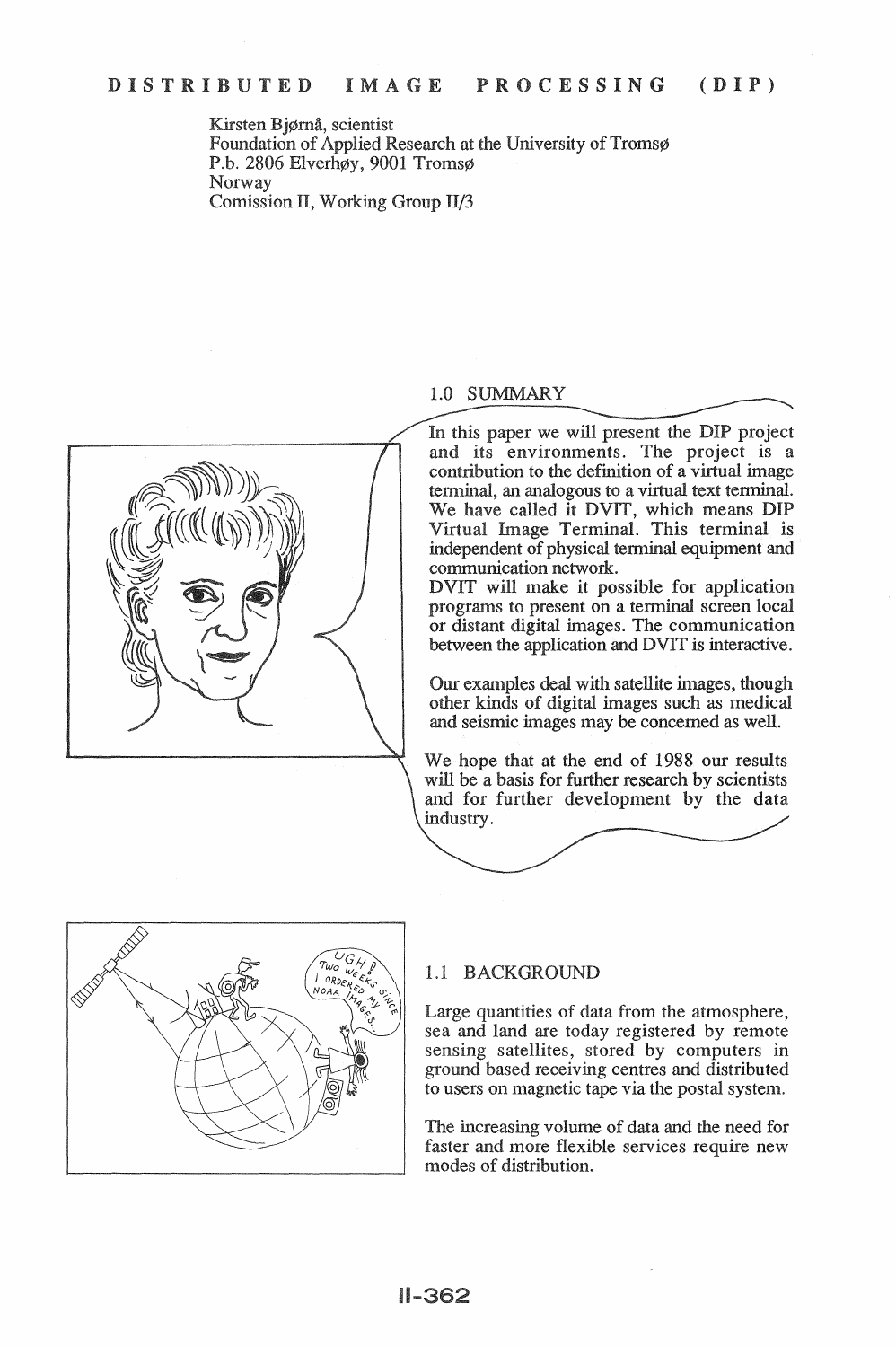

## 1.2 FUTURE USERS

A brief investigation has been carried out among users in Norway by the DIP project group. Some fields that require fast distribution were identified :

- 1. Wave and stream forecasting for offshore industry during critical installations.
- Pollution detection.  $\overline{2}$ .
- 3. Observation of the snowmelting in the mountains so that water reservoirs can be adjusted to avoid damage caused by floods.
- 4. Monitoring of the ice cover and ice edge for scientific expeditions.
- 5. Monitoring of sea surface temperatures fish farming.
- 6. Detection of foreign ships by the coastguard.



## 1.3 VISION

Imagine that image terminals are spread all over the world, with connections to distant databases and satellite image aquisition stations via highspeed data networks. From the terminals the users may ask for a complete image, parts of an image, data compression, preprocessing, or encryption, as well as an estimate of the processing and communication costs to allow them to abort the transfer if it is too expensive. The terminals are of all cathegories from low cost Personal Computers to advanced image workstations or computer mainframes.



## 1.4 DVIT AS A PIECE OF A PUZZLE

For the vision to become a reality, several pieces of a puzzle have to be put together :

- 1. Digital image databases.
- 2. High-speed telecommunications.
- 3. Virtual image terminals.
- 4. User applications interfaced to the virtual image terminals.

DVIT, the DIP Virtual Image Terminal, belongs to this puzzle.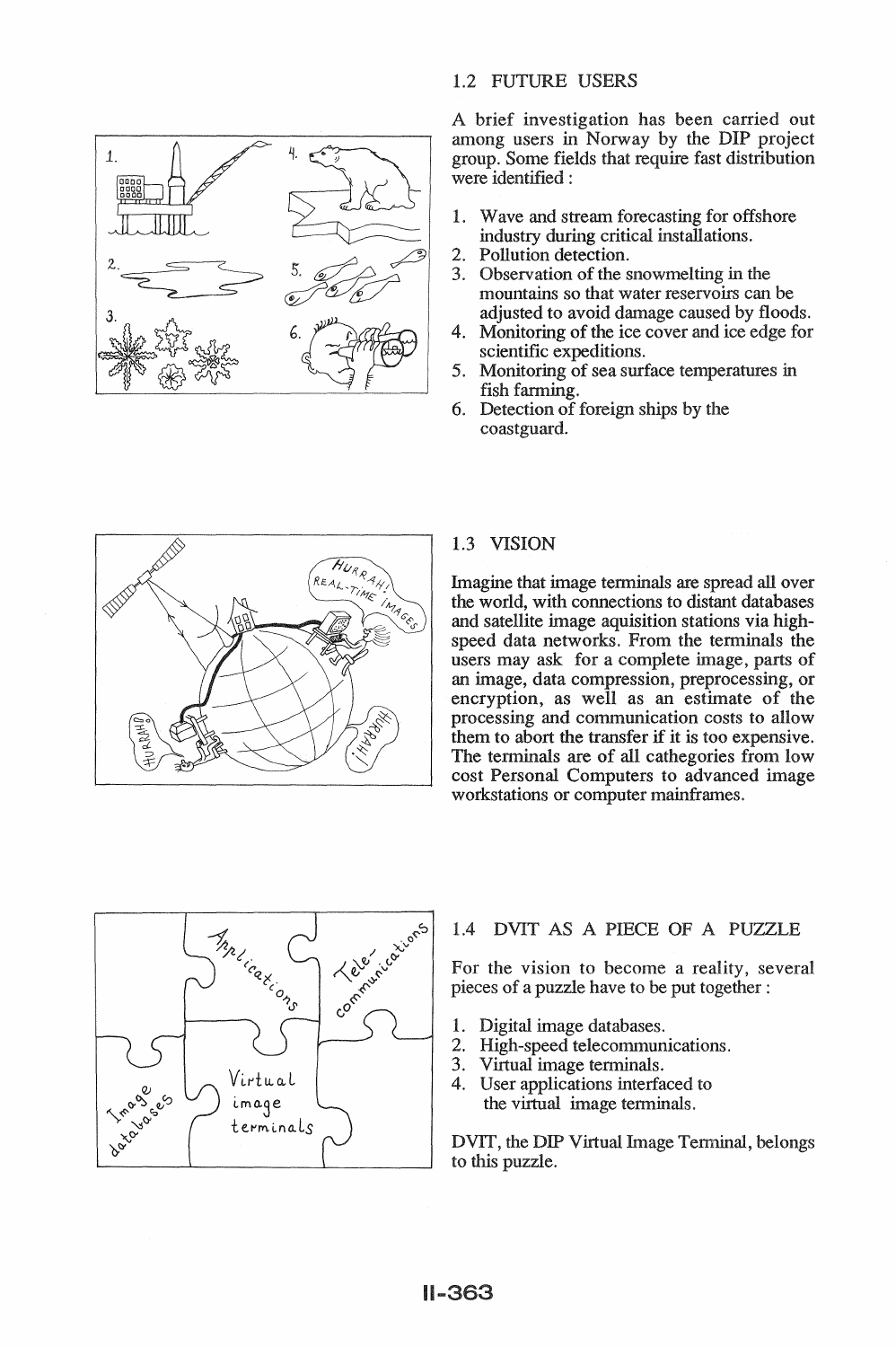

## 1.5 DIP GOALS

The project has two main goals:

- 1. To develop a theoretical model for a virtual image terminal.
- 2. To realize and demonstrate a simple version of such a terminal.

A virtual terminal is a model of a terminal that can be depicted into various real terminals.

The goals mentioned above will be presented in some detail in the following.

A third goal, to develop and demonstrate image file transfer services, is not presented here, but will be documented in the final report of the project.



# 1.6 FACTS

The work is carried out in Norway, in the cities of Tromsø and Oslo. The Tromsø Satellite Station is receiving data from several resource satellites. Besides the station is a National Point of Contact for the European Satellite Agency.

The project started in 1986 and is financed by the Royal Norwegian Council for Scientific and **Industrial Research and the Research Division** of the Norwegian Telecommunications Administration.

The work-load is estimated at 10 manyears, and the project is to be completed in 1988.



## 1.7 PARTICIPANTS

The following scientists from the two research foundations FORUT in Tromsø and the Norwegian Computing Center in Oslo, are working on DIP:

Kirsten Bjørnå, Øivind Buvang, Eva Henriksen, Gunnar Johansen, Ola M. Johnsen, Inge Lauknes, Eivind Rinde and Gunn Skogseth.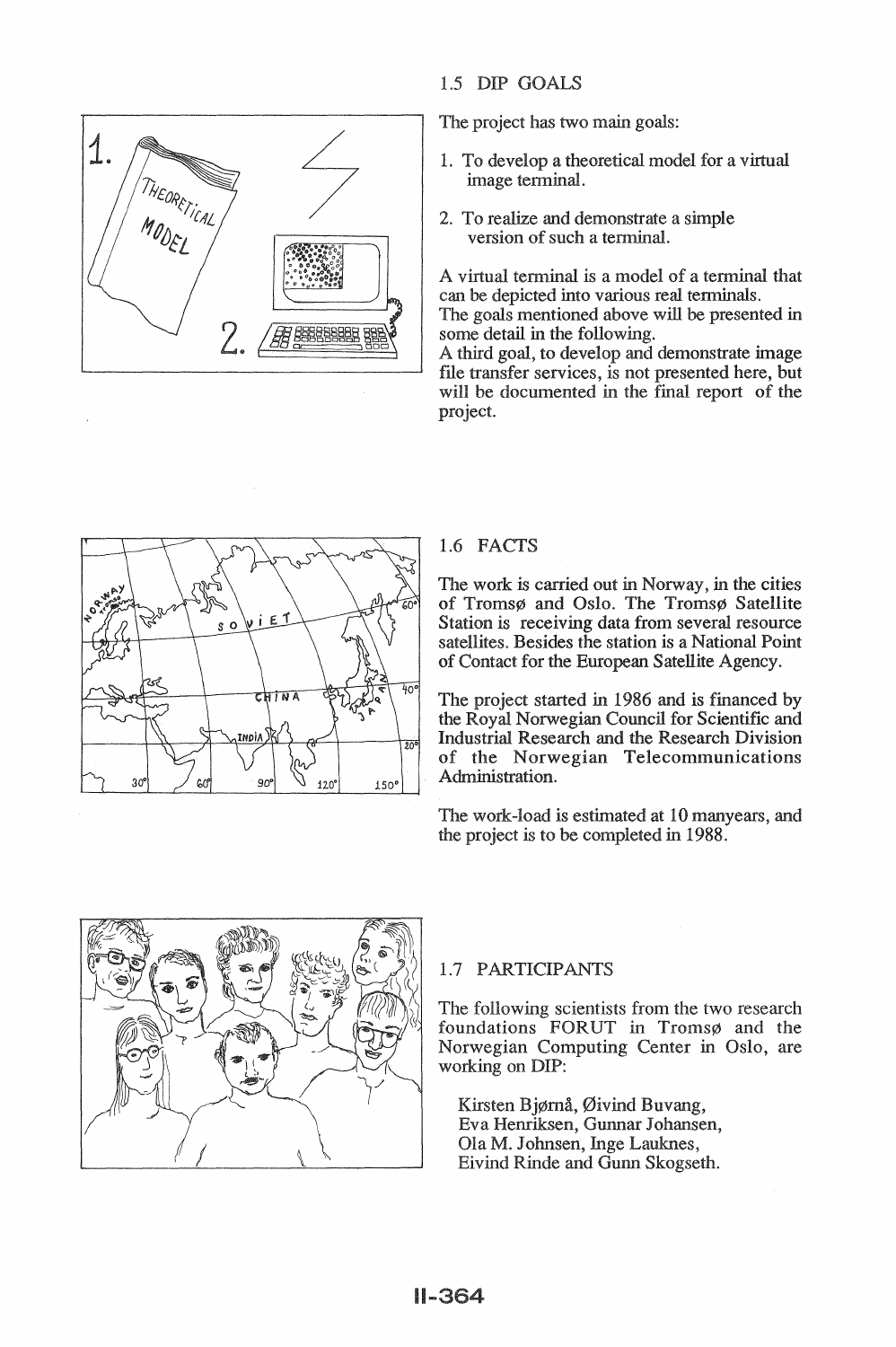

## 2.0 THEORETICAL MODEL

As mentioned previously, one goal is to develop a theoretical model for a virtual image terminal, which we have called DVIT.

The model defines the functional units in DVIT and the operations to apply on them, including the DVIT protocols, and the interface between DVIT and an application program. The DVIT protocol is located in the Application layer of the OSI (Open Systems Interconnection) reference Model.

Our concept is a terminal consisting of at least seven functional units.

The Image Presentation Unit has been worked out in detail in our project, while some of the other units will be developed in later projects.



## 2.1 IMAGE PRESENTATION UNIT

This unit consists of four main parts :

Image Desk Top, Window Control Storage, **Cursor Storage and Screen Memory** 



## 2.2 IMAGE DESK TOP

The Image Desk Top is a virtual storage into which digital images of any size are placed. An image may consist of several image planes and graphical planes. From the users point of view the storage appears as a table with printed photographs on it, where the photographs may overlap each other.

This model is suitable for satellite images consisting of several image planes, one per measuring instrument channel.

The graphical planes may be useful for drawing grids, text etc. to be overlayed the images.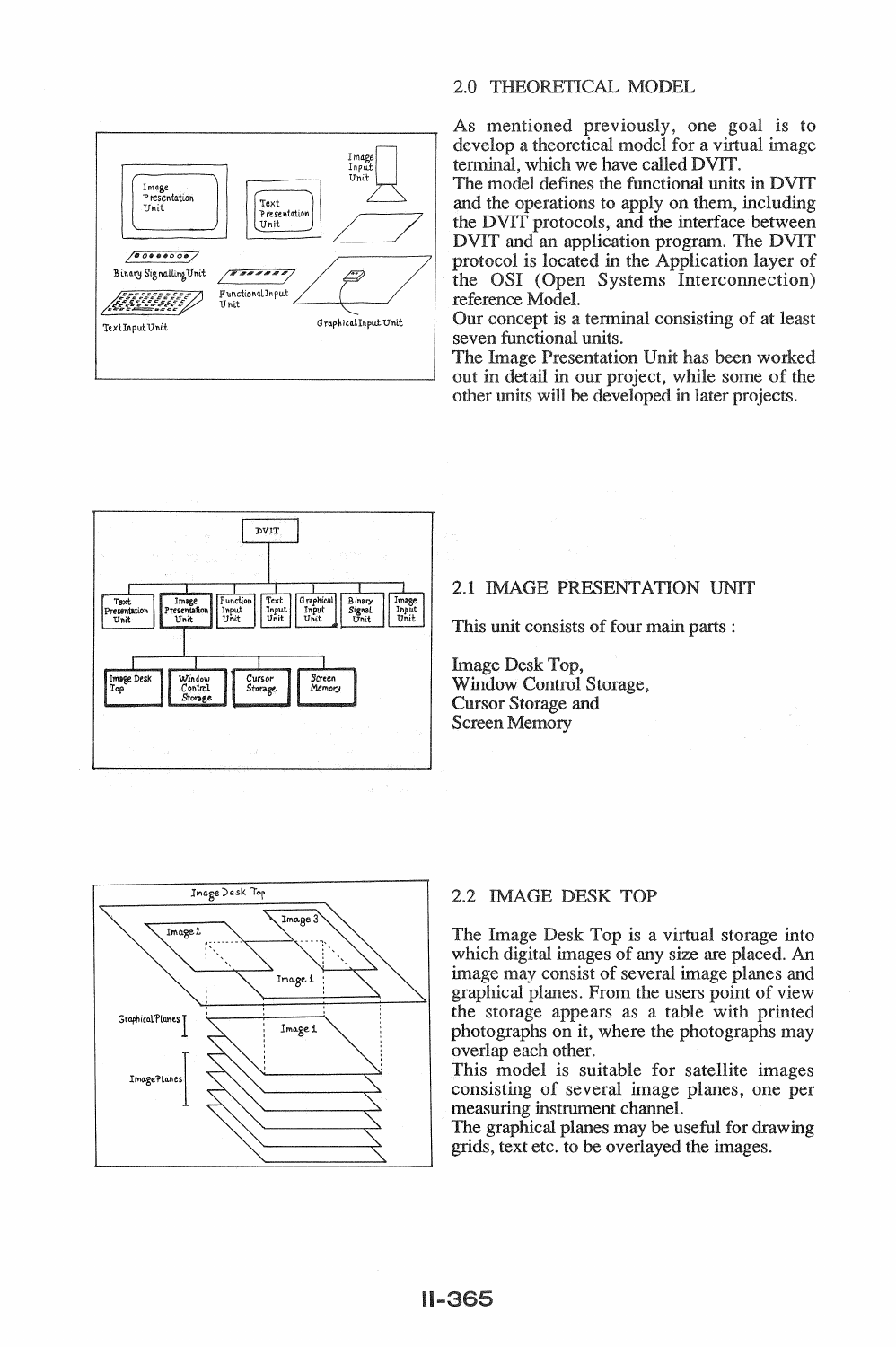

### 2.3 WINDOW CONTROL STORAGE

The Window Control Storage completely controls what is shown on the image screen. Its functions could be compared to a lens with colour filters through which the user looks at the Images on the Image Desk Top. The lens can give magnification or reduction, the filters can give colours or grey level representation. The Window Control Storage is divided into a set of Windows. From the users point of view. each window can have its own lens, can be moved around on the screen and on the Image Desk Top, can be changed in size and can overlap other windows.



### 2.4 DVIT OPERATIONS

DVIT will offer a set of operations to an application. If we concentrate on the Image Presentation Unit, omitting the other DVIT units, these operations are acting on the Image Desk Top, the Cursor Storage and the Screen Memory.

Thus, an interactive communication is enabled between DVIT and the application. For example, the application may order transfer of image planes or graphical planes to the Image Desk Top, movements of Windows on the image screen, selection of Cursors to be used, and presentation of Images in various colour representations and magnifications on the image screen. DVIT responds by executing the orders and returning proper parameters to the application.

Let us examine two of the operations :



#### 2.5 OPERATION ReadDVITCapabilities

It is important that the application may take into account whether the physical terminal is advanced or simple or something in between.

If an application asks for the service readDVITCapabilities, this activates DVIT to make available the list of capabilities of the actual physical terminal. An example is the maximum number of image planes and graphical planes allowed on the Image Desk Top. (The Capability list is set up once for all when DVIT is installed at the physical terminal.)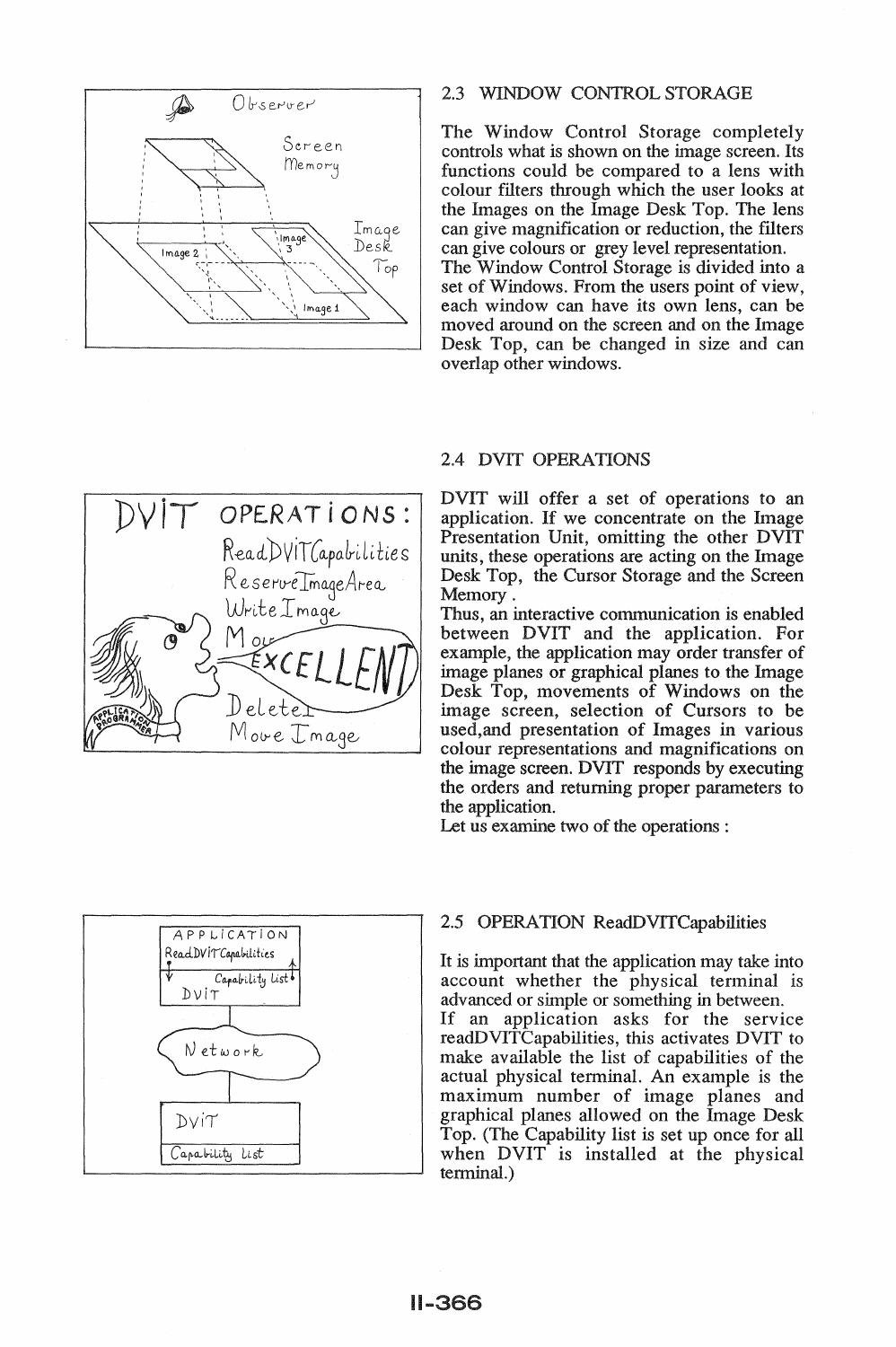



## 2.6 OPERATION WriteImage

If an application asks for the service WriteImage, this will activate DVIT to transfer the specified image to the Image Desk Top. But first the application should give the order ReserveImageArea to ensure enough space on the Image Desk Top.

(The application itself has to execute a file) access if necessary, to obtain the image to be transferred by DVIT.)

## 2.7 DOCUMENTATION

The data type definitions and operations of the DVIT theoretical model are described by the OSI language Abstract Syntax Notation One (ASN.1), equivalent to the CCITT X.409.

This description is found in the report "Distributed Image Processing" by Bjørnå, Lauknes, Johnsen, Skogseth and Buvang; FORUT, Nov. 1987.

### 3.0 IMPLEMENTATION

The other DIP goal, as mentioned, is to implement the virtual image terminal DVIT on a real terminal.

The implementation consists of two processes, that is, two different programs running simultaneously: the DVIT library and the DVIT server. These communicate by means of the DVIT protocol and may therefore be separated physically by a data network when the physical terminal needs connection to a distant image source. The main task of the library is to be a standard interface to an application by offering a set of well defined operations, and when the application asks for the operations, the library handles them over to the server for execution.

The communication between the server and the library is described by the DVIT protocols, containing the ordered service, parameters, error messages etc..

The Image Desk Top is located at the server side in order to minimize image data transfer over a network.

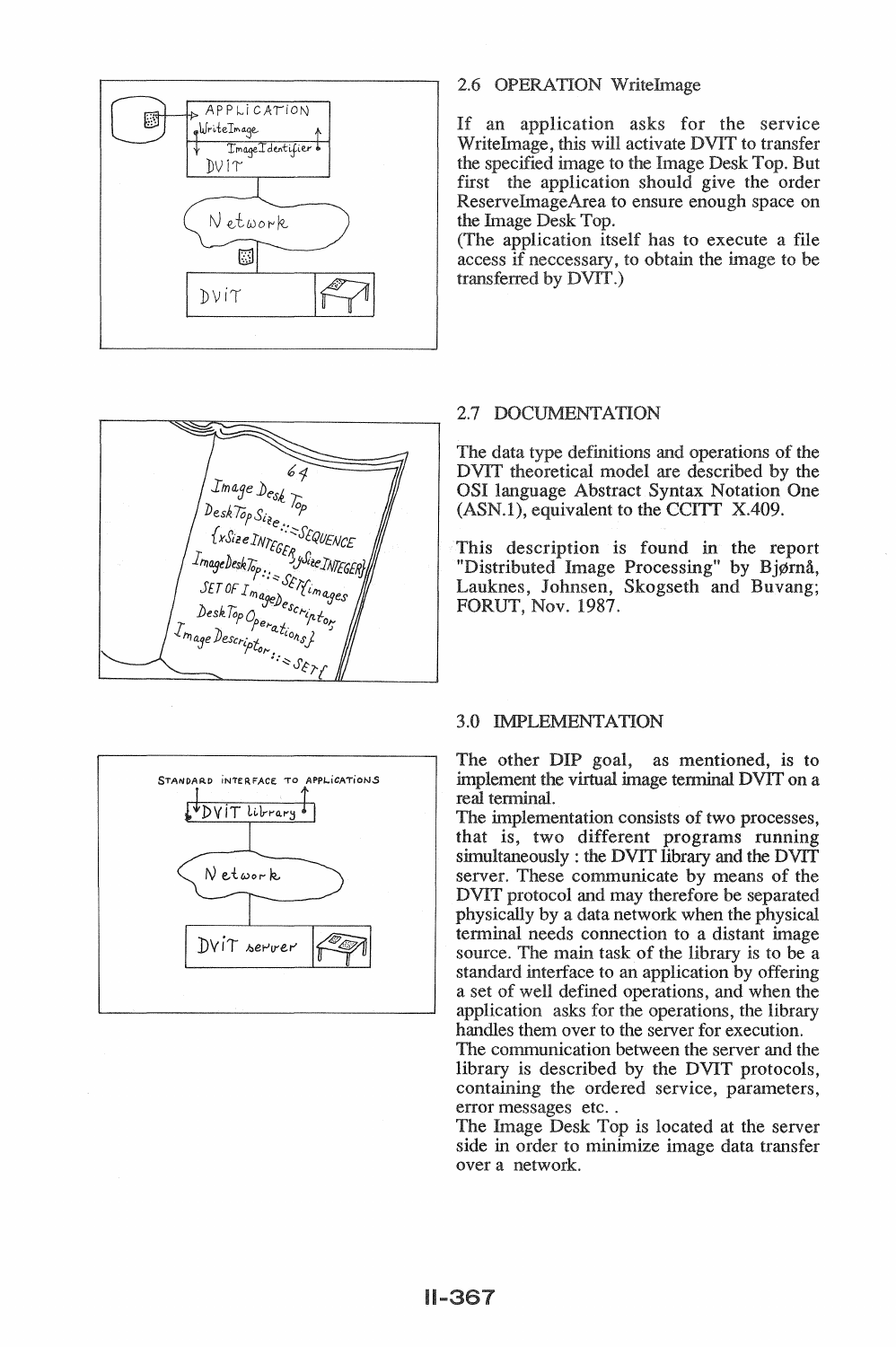

### 3.1 PROGRAMMING TOOLS

Only a small part of our model will be implemented, including the operations described previously.

We have chosen the C programming language and the Unix operating system as our programming tools. The IPC (Inter Process Communication) mechanism of Unix will be used as a link between the DVIT library process and the DVIT server process.



## **3.2 LOCAL IMAGE TERMINAL**

An application has to be developed to test the DVIT. The X Window System (from Massachusetts Institute of Technology, USA) will be used, mainly to implement the DVIT Windows.

When this software is installed, it will enable the user to inspect images from a local digital image source on his screen.

In this configuration DVIT seems to be a local image terminal.



### 3.3 DISTANT IMAGE TERMINAL

If the image source of interest is far away from the terminal, the DVIT library and the server should be physically separated and connected through a telecommunication network. Recall that the DVIT protocols maintain the DVIT server and the DVIT library communication. We have chosen 64 kbit/s earthbound network as a first step, and 2Mbit/s satellite link as a second step. TCP/IP communication protocols (Transmission Control Protocols/Internet) Protocols) will be used to connect the two computers, each being connected to an Ethernet local network.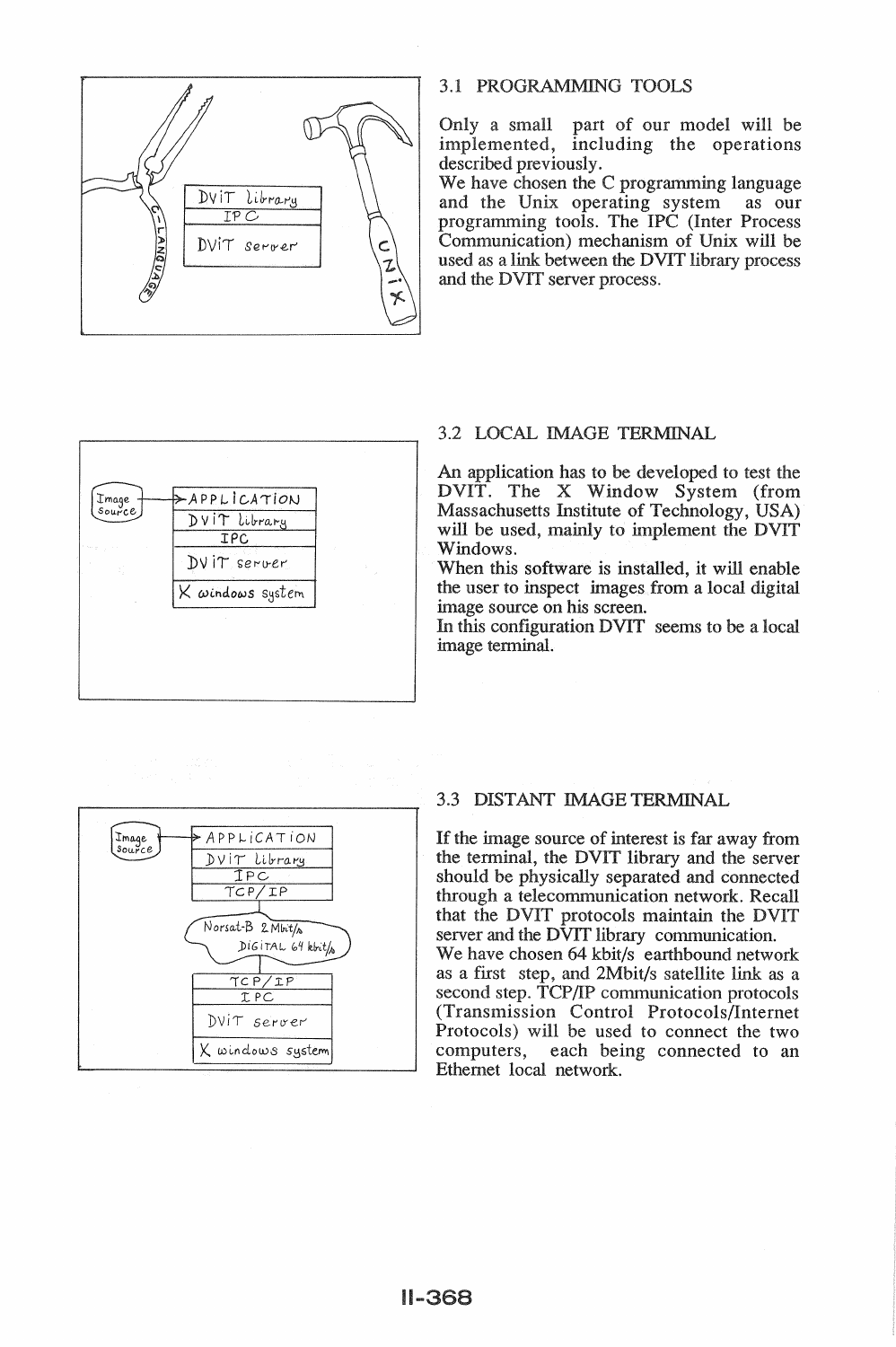

## 3.4 HOW DOES IT WORK?

Our simple application, together with the implementation of a small part of the DVIT model, should work as follows:

From a screen menu the user can choose between four equally sized satellite images. The menu choice SHOW IMAGE B results in a transfer of image B from the source to the Image Desk Top and a mapping of the latter on the screen. For simplicity, a maximum of three images are allowed to be placed edge by edge at the Image Desk Top. By means of the menu the user may move the screen window from one image to another or delete images, in both cases operating at the Image Desk Top.



## **4.0 APPLICATION POSSIBILITIES**

Application programmers may use the DVIT in numerous ways and to transfer different types of digital images such as medical, digital seismic, and satellite images.

Image encryption for sequrity, image compression for reduced communication time and costs, and estimation of the image and communication costs should be executed by the application or the network services. These are not DVIT operations.

The DVIT task is to perform the image transport and presentation in a flexible dialogue with the user application.

## 4.1 WHO CAN AFFORD DVIT?

In Norway the telecommunication tariffs will give a considerable contribution to the total costs of digital image distribution. By using 2 Mbit/s, the communication tariffs of an image of 10 Kbytes (corresponding to a small piece of a satellite scene of typical several megabytes) amount to  $$0.003 - $1.00$ . Communication tariffs of 1 Mbyte amount to  $$0.3 - $100$ . Transfer of large data quantities per year means low fixed costs per byte, while transfer of small quantities means high fixed costs per byte, which explain the spread in costs.

Only the users that need digital images faster than can be conveyed by air transport today (6) hours), seem willing to pay for the telecommunication.